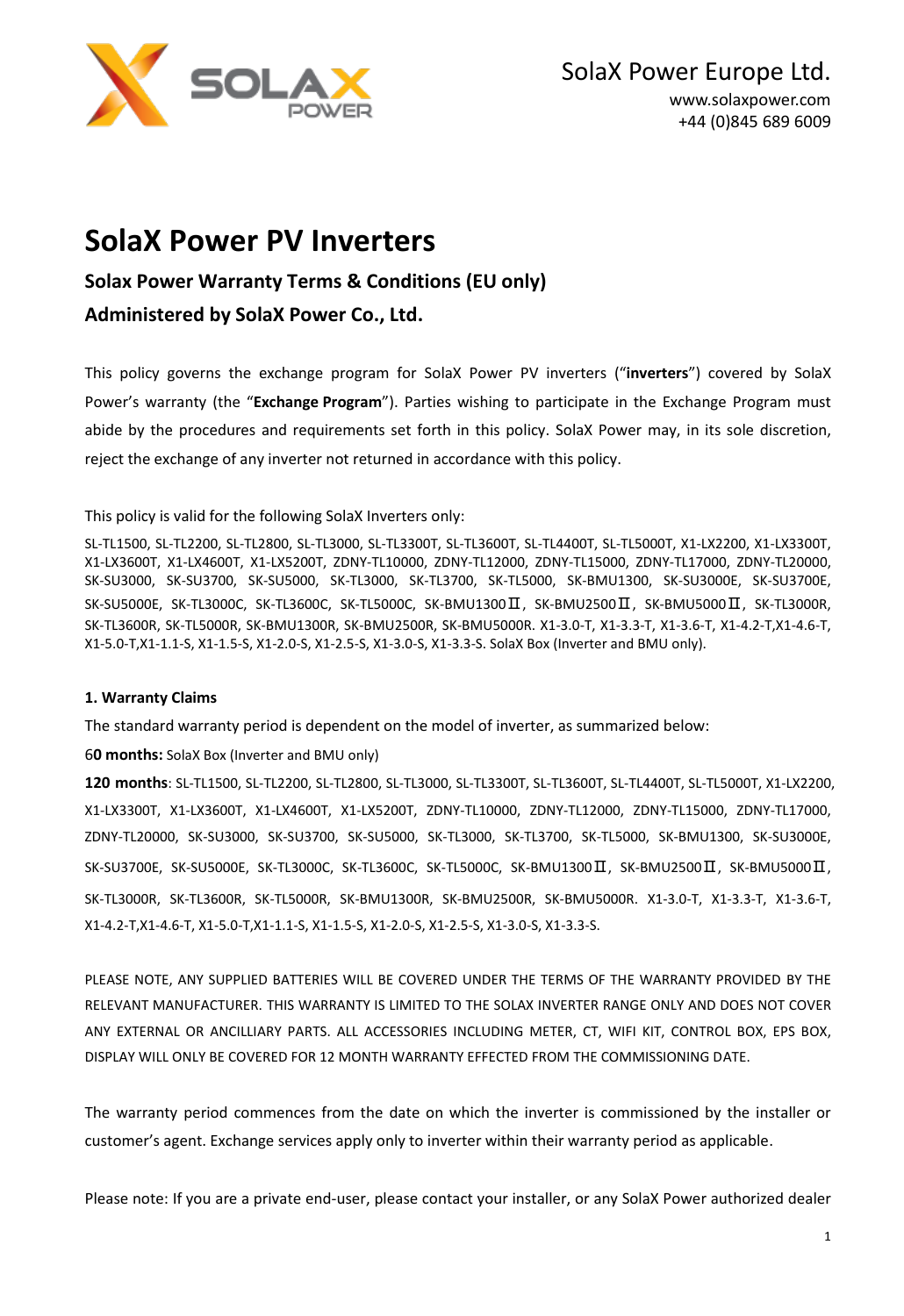

or distributor to report any alleged inverter faults in the first instance. SolaX Power will work directly with the installer/distributor to replace a faulty inverter if deemed eligible under the terms of the Exchange Program.

### **2. Limited Liability**

In the event of damages related to the causes listed below, no warranty claims will be acknowledged or accepted. Claims that relate to defects that are caused by the following factors are not covered by SolaX Power's warranty obligations:

- a. Force majeure (storm damage, lightning strike, overvoltage, fire, thunderstorm, flooding etc.)
- b. Improper or noncompliant use, installation, commissioning, start up or operation
- c. Inadequate ventilation and circulation resulting in minimized cooling and natural air flow
- d. Installation in a corrosive environment
- e. Damage during transportation
- f. Unauthorized repair attempts
- g. Failure to register the warranty as required under this policy

### **3. Exchange Service**

Any Inverter qualifying for exchange within the warranty period will be replaced with a new or refurbished Inverter, subject to the terms and conditions detailed within this document being adhered to. The following items must be made available to SolaX Power in order for an exchange to be effected under this policy:

Inverter data including:

- 1. Product model
- 2. Product serial number
- 3. Failure code
- 4. Failure comment

Documentation including:

- 1. Copy of original purchase invoice.
- 2. Valid warranty certificate
- 3. Detailed information about the entire systems (e.g. system schematic)
- 4. Documentation of previous claims/exchanges (if applicable)

**SolaX Power reserves the right to refuse exchange requests where adequate information is not provided.**

To request the replacement of an Inverter, you must contact the SolaX Power Europe Service Center.

### **4. SolaX Power Responsibility**

Upon receipt of the required information listed in Section 3, and after attempts to correct the problem with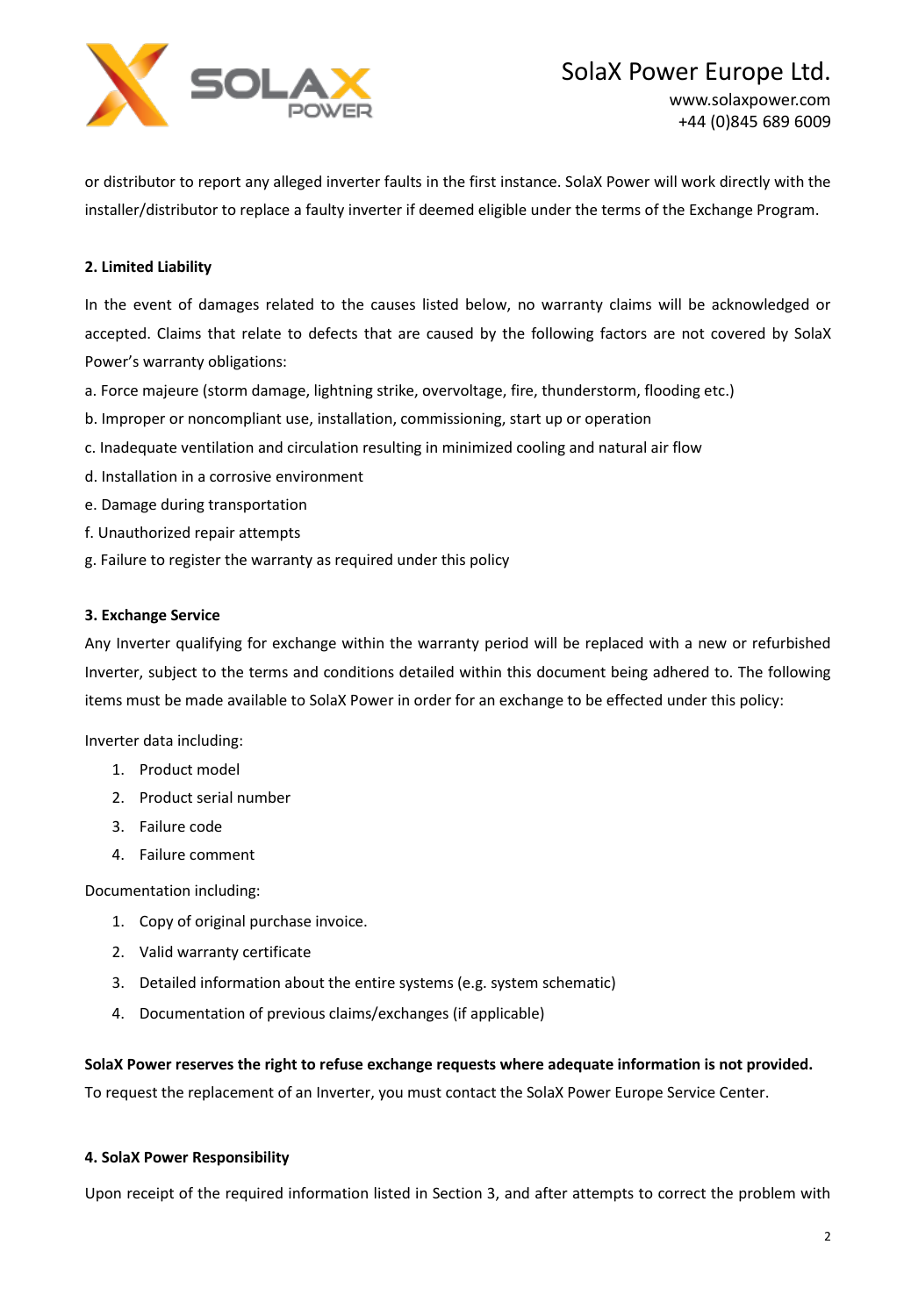

## SolaX Power Europe Ltd.

www.solaxpower.com +44 (0)845 689 6009

the customer's assistance, SolaX Power will assign a unique case number to the customer. This number shall be used in reference for all communications regarding the exchange. SolaX Power will dispatch a replacement Inverter within 3 working days to the specified customer or installer location. Following the receipt of the replacement Inverter, the customer must return the allegedly faulty Inverter in the same packaging material as the replacement Inverter. SolaX Power will supply all labels, documentation and freight details for the return of the allegedly faulty Inverter. All allegedly faulty Inverter must be returned within 10 (ten) working days of the receipt of the replacement Inverter. A qualified installer must be available for the Inverter exchange and re-commissioning. The replacement Inverter will be covered by the original warranty terms of the faulty Inverter for the remaining warranty period of the original (faulty) Inverter.

### **5. Distributor Responsibility**

In the event of an equipment failure or fault, it is the distributor's responsibility to work directly with the SolaX Power Europe Service Center in order to limit the return of non-faulty equipment. The SolaX Power Europe Service Center will work with the distributor to rectify the fault or fault message through telephone support or with direct PC links. Note: In order to qualify for further compensation and a replacement unit, the distributor/installer must first contact the SolaX Power Europe Service Center and fulfill the distributor/installer's responsibilities under Section 3 of this document.

#### **6. Compensation for Distributors**

If faulty equipment is exchanged by a distributor/installer within the warranty period, SolaX Power will make a onetime payment to the distributor of 95.00€ as compensation (payable for each site). In the course of inspection by SolaX Power, if the allegedly faulty Inverter is found by SolaX Power to be ineligible for exchange under this policy, the compensation payment will not be made and the distributor will be charged for the repair of the unit as noted in clause 7 below. In order to receive the compensation payment, the distributor must provide proof of a valid warranty for the Inverter, a correctly issued and fully completed invoice (as provided by SolaX Power with the replacement Inverter), and a valid case number for the Inverter (as provided by the SolaX Power Europe Service Center). The distributor must ensure the return of the suspect equipment prior to reimbursement from SolaX Power.

### **7. Inspection Charge for Inverter Not Found Defective**

If an allegedly faulty Inverter is returned to SolaX Power pursuant to this Policy, and is found by SolaX Power to be free of defects that would qualify it for replacement under this policy, or due to limited liability as stated in clause 2, SolaX Power will charge a flat-rate inspection charge for each Inverter of 80.00€, plus shipping and packaging costs.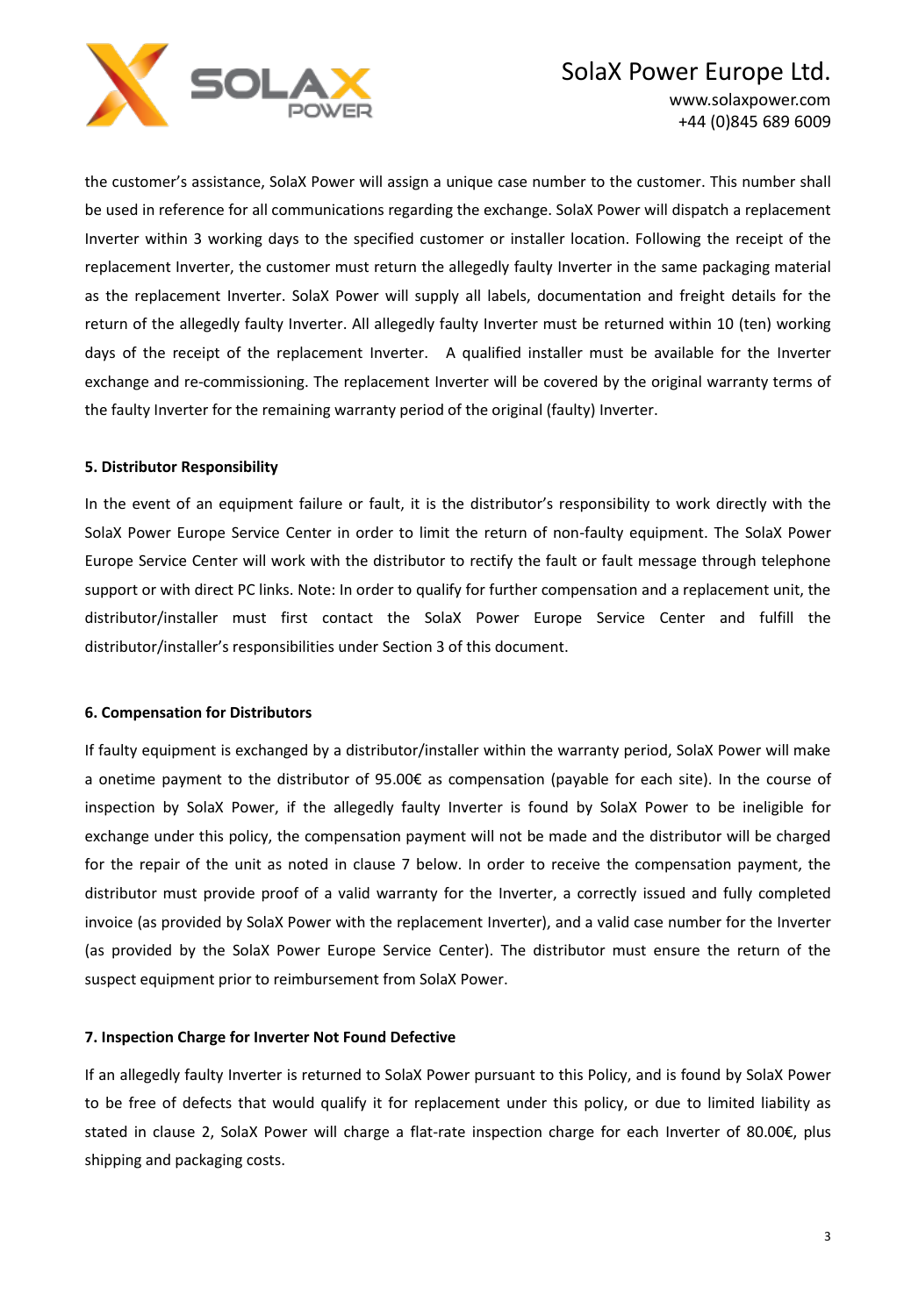

### **8. Inverter Replacement Procedure**

SolaX Power must be provided with the relevant documentation as shown in Section 3. This procedure must be followed for a warranty claim to be applicable under this Exchange Program.

**a**. The installer must contact the SolaX Power Europe Service Centre and supply the required information as shown in Section 3. As outlined in Section 5, the installer will liaise with SolaX Power Europe Service Centre to try and find a solution without the need to exchange the Inverter.

**b**. If the Inverter is deemed faulty and is eligible for the Exchange Program, SolaX Power will raise and create a case number for the Inverter and communicate this with the Distributor.

**c**. SolaX Power will dispatch a replacement Inverter within 3 working days of the case number being created. The Inverter will be shipped to the specified customer or distributor location at SolaX Power's cost.

**d**. The installer will install the replacement Inverter and use the packaging to repack the faulty Inverter.

**e**. SolaX Power will cover the costs of collection and shipment of the faulty Inverter back to SolaX Power as detailed in Section 4. The customer or installer must assist with this shipping. If the faulty Inverter is not returned within 10 working days of receiving the replacement Inverter installation, SolaX Power will invoice the relevant distributer for the cost of the Inverter.

**f**. SolaX Power will facilitate Section 6 of this document and pay the rebate to the distributor. It is the distributor's responsibility to pass this rebate on to the correct Installer. Installer details will be supplied by SolaX Power.

### **9. Warranty Registration**

It is a requirement that all Inverter are registered in order that they qualify under the terms of the Exchange Program. It is a requirement that all suppliers/installers provide the private end-user with a the relevant warranty registration certificate, and it is a requirement that the end-user (or the installer on behalf of their customer) register the warranty at the relevant address on the Solax website (as specified on the registration certificate), at which point a full warranty certificate is issued. Warranties must be registered no more than six weeks following the date of commissioning. The information required at the point of registration is as follows:

- i. Inverter model
- ii. Inverter serial number
- iii. Installation date
- iv. Customer name
- v. Installation post code
- vi. Full installation address
- vii. Name of installation company